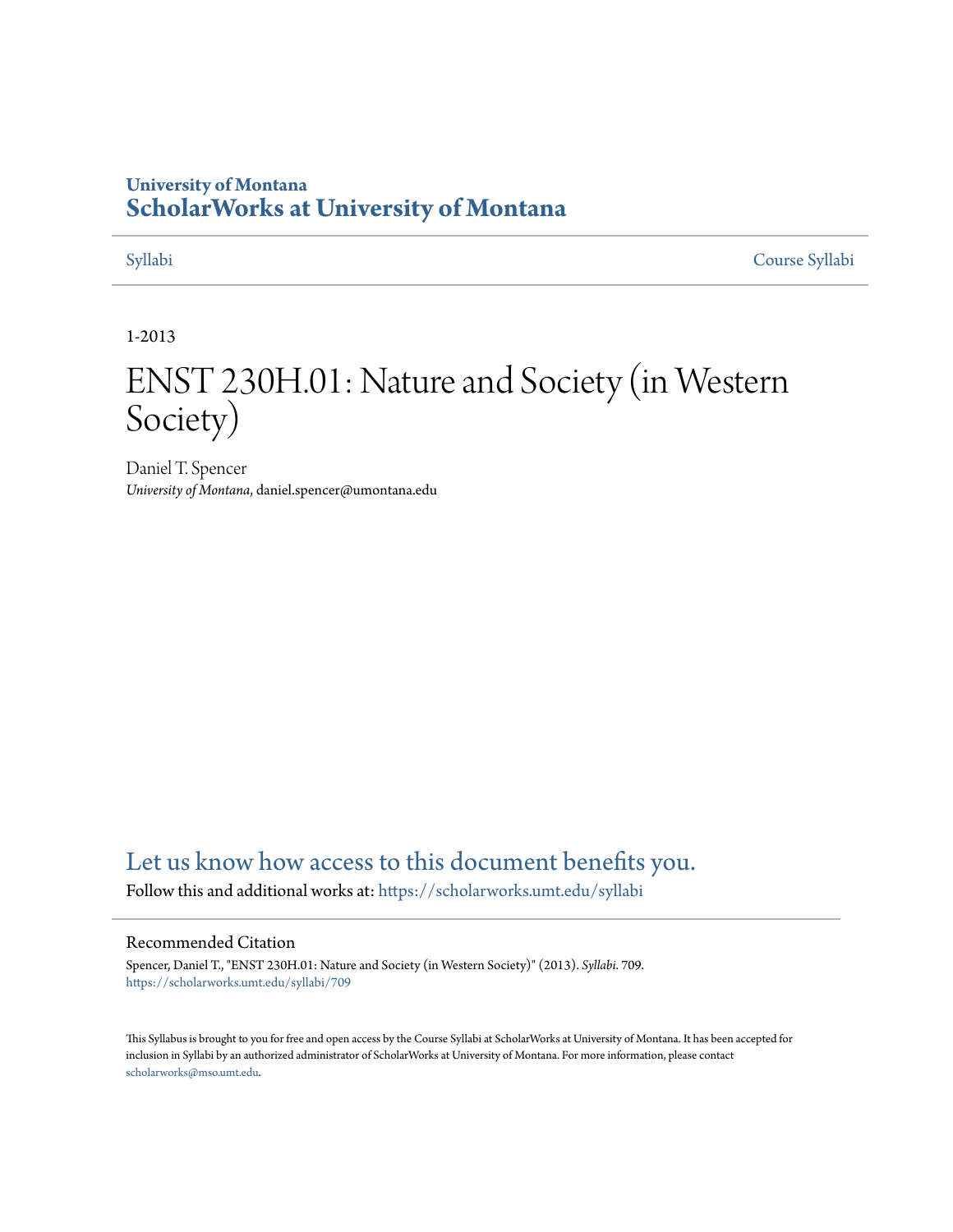#### **NATURE AND SOCIETY [IN WESTERN SOCIETY] SPRING 2013**

**ENST 230H 01** Spring, 2013; UH 210 MWF 10:10-11:00 am CRN: 31977

Dr. Dan Spencer Rankin Hall 103, Tel. 243-6111 Office Hours: MWF  $11:10$  am  $-12$  pm. Tu  $10$  am  $-12$  pm e-mail: daniel.spencer@umontana.edu

#### **COURSE DESCRIPTION**

This course explores how the relationship between human societies and the natural world has been influenced throughout history by various thinkers and ideas. We also consider how nature itself and our ability to manipulate it has influenced society, and in turn, environmental thought. Thus, we examine ecological and biogeographical constraints and ways humans have culturally adapted in attempting to surmount those limits. We explore Western (Euro-American) environmental thought from prehistory until today. To help us understand its distinctiveness we also touch on some contrasting nonwestern perspectives. We necessarily are only able to give limited attention to the various ages, even within the western tradition, and thus, environmental thought and developments of many societies and civilizations are not covered.

Nevertheless, we will examine major paradigmatic shifts and strive to understand how environmental thought has affected the way different societies have viewed nature, their place with respect to the natural world, and in turn, their interactions with it. By exploring that theme, we will also see connections between ideas, writers, and thinkers of the past and the current global environmental crisis. We will ponder if the answers to a more sustainable, prosperous, and just society in the future reside in history and its lessons, or whether we will need to forge new ideas, sensibilities, and ways of relating to each other and nature. Students are encouraged to explore their own connections with the past, develop principles and values that have personal meaning, and contemplate their place in nature and society.

#### **OBJECTIVES**

Upon completion of this course, students should be able to:

- E Articulate the distinctive ideas, and social and historical contexts, of influential thinkers and their writings about the role of humans in relation to the natural world.
- 2. Think critically about the effects of such views on different societies' interactions with the natural world.
- 3. Recognize the importance of other historical factors, particularly scientific advancements, technological developments, and changes in social organization.
- 4. Synthesize ideas and events that led to several major paradigmatic shifts, from pre-history to the present, regarding dominant societal views of the place of humans in nature.
- 5. Analyze current environmental issues utilizing historical ideas, thinkers, and events.
- 6. Articulate their personal perspectives on human-nature interactions in relation to historical ideas, thinkers, and events.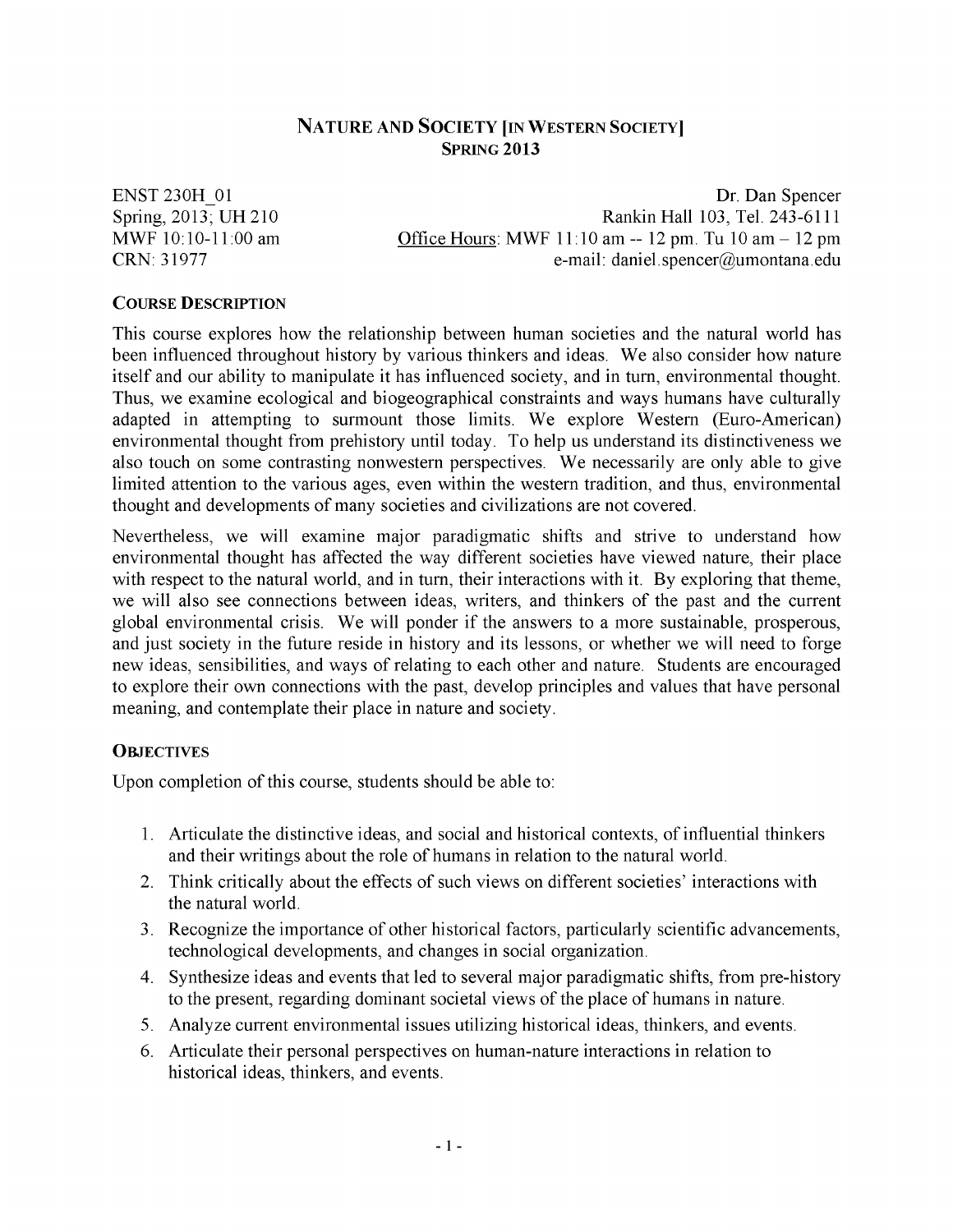#### **TEACHING ASSISTANTS**

Jim Giese: james.giese@umontana.edu; Office: Rankin M-2 Arza Hammond: arza.hammond@umontana.edu; Office: Rankin M-1C Nick Littman: nicholas.littman@umontana.edu: Office: Rankin M-2

#### **REQUIRED TEXTS**

Marshall, Peter. *Nature's Web: Rethinking Our Place on Earth* (London: M.E. Sharpe, 1992). ISBN: 1-55778-652-6 (NW)

Nash, Roderick. *Wilderness and the American Mind* (New Haven, CT: Yale University Press, 2001). ISBN: 0300091222 (WAM)

Quinn, Daniel. *Ishmael* (New York: Bantam/Turner; ISBN: 0-553-37540-7)

Swimme, Brian and Mary Evelyn Tucker. *Journey of the Universe.* (New Haven, CT: Yale University Press, 2011). ISBN: 978-0-3000-17190-7 **(JU)**

ERES Readings: Electronic Reserve and Hard Copies on Reserve in the Mansfield Library

#### **REQUIREMENTS**

#### **• PLEASE TURN OFF ALL ELECTRONIC DEVICES DURING CLASS**

- Regular class attendance and participation that demonstrates a grasp of the reading assignments
- Short critical response essay on *Ishmael*
- Weekly 2-page response essays to the readings
- Written midterm and final exams
- 5 hours of "ecological immersion" and reflective essay
- Final essay synthesizing learnings from the course

#### **CLASS MEETINGS AND FORMAT**

Class meets Monday, Wednesday, and Friday from 10:10—11:00 am. On Monday and Wednesday we meet in University Hall 210. Most Fridays the class will be divided into smaller activity sections, which will meet separately with either the instructor or one of the teaching assistants. Your class location and teacher for Friday class will be announced in class the first week. Readings not listed in the course schedule may be assigned for Friday sections by your teacher (see Electronic Reserves). Quizzes, in-class writing and reading, discussion, and other activities will occur on Fridays and will usually, but not always, cover material, ideas, and questions raised during the week. Special assignments for sections can also be expected.

#### **ASSIGNMENTS AND CLASSES**

 $NW = Nature's Web;  $WAM = Wilderness$  and the American Mind;  $JU = Journey$  of the Universe;$ **ERES** = Electronic Reserve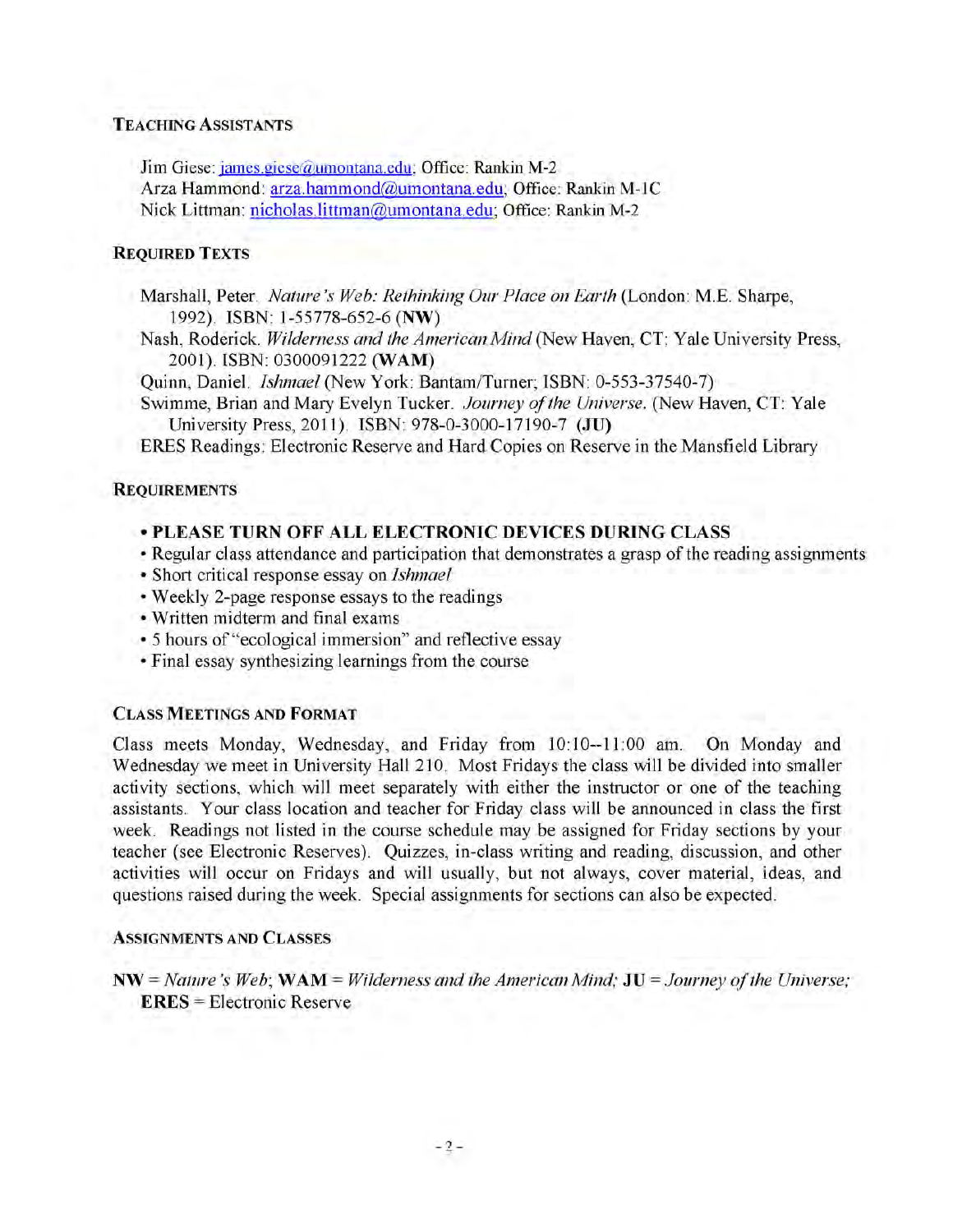#### **INTRODUCTION**

- Class Day Session Topic and Assigned Reading
- 1/28 M 1 **Introduction: Laying out themes and structure of the course**

#### 1/30 W 2 **Why It Matters: The Cosmological Context and The Planetary Challenge to the Human Race**

*Journey of the Universe, Chs. 1-3 (JU pp. 1-34)* Edward O. Wilson "The Diversity of Life" pp 193-195 ERES #2 Anne Ehrlich and Paul Ehrlich "Extinction: Life in Peril" pp 335-342 ERES #3 Peter Marshall, "Introduction", *Nature's Web* NW pp 1-6 Recommended: Larry Rasmussen "Sweet Betsy and Her Avalanche" in *Earth Community, Earth Ethics* pp 38-52 ERES #1

2/1 F 3 Section Meetings: Meeting Each Other and Getting Organized

Jeffrey Sachs "The Anthropocene" pp 57-81 ERES #4

2/4 M 4 Raising Questions I: The Relation of Culture and Ecology

*Ishmael:* Chs. 1-5 (pp. 3-91)

- **8:00 pm: Anna Lappe,** Author of *Diet for a Hot Planet* and Co-founder of the Small Planet Institute and Small Planet Fund; President's Lecture Series, Dennison Theatre: **"Sustainability, Sustenance, and Social Change: How Sustainable Food and Farming Can Nourish the World and Transform Communities"**
- 2/6 W 5 Raising Questions II: Takers, Leavers, and a Crashing Culture?

*Ishmael:* Chs. 6-9 (pp. 95-184)

2/8 F 6 Section Meetings: Discuss *Ishmael*

*Ishmael:* Chs. 10-13 (pp. 187-263)

*Introduce & Hand Out Ecological Identity Worksheets*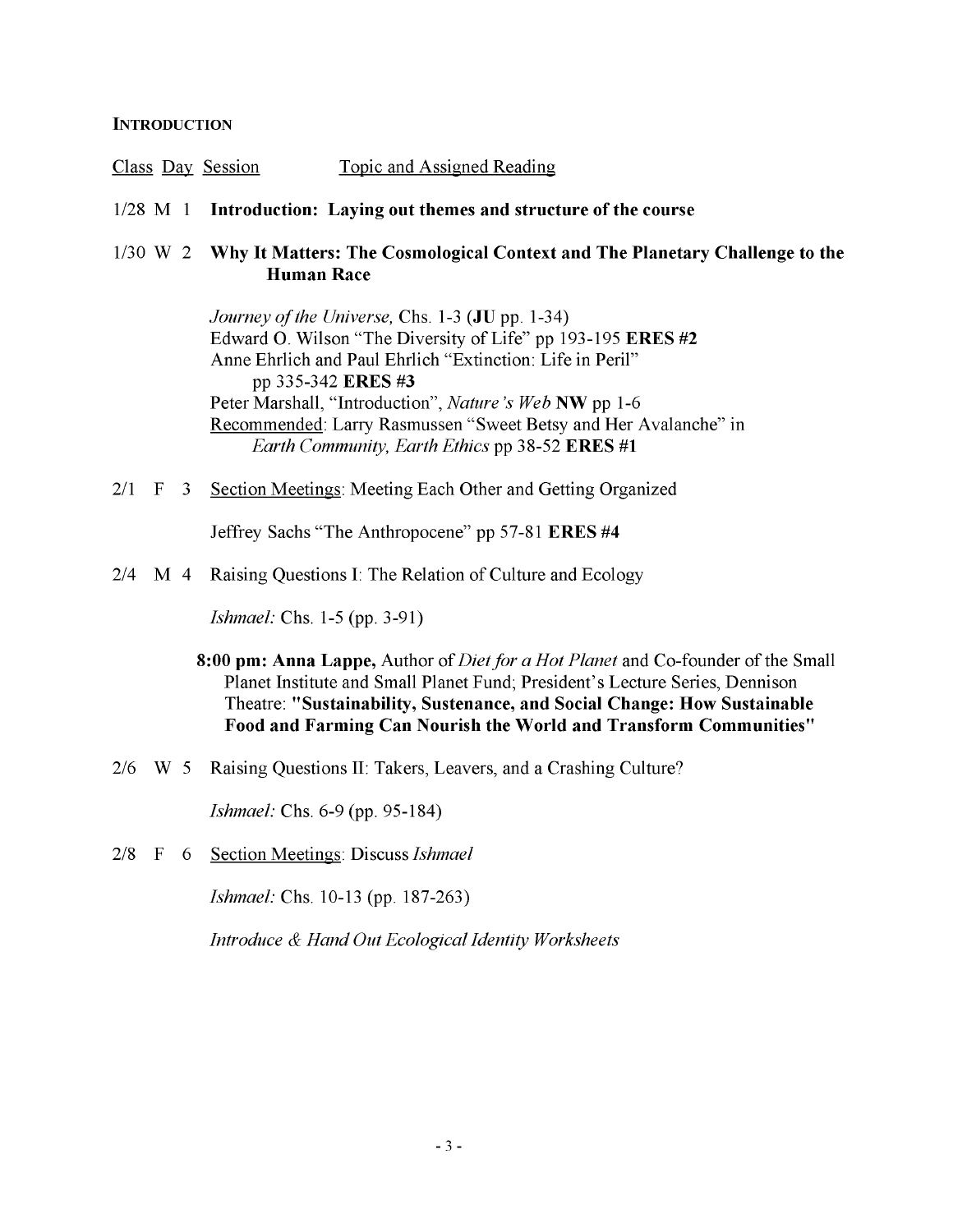#### **I.** SETTING THE CONTEXT: FROM PRE-HISTORY TO EARLY CIVILIZATION

#### 2/11 M **7 A Quick History of Our Human Trek: From the Savanna to Planetary Crisis**

*Journey of the Universe, Chs. 8: The Origin of the Human (JU pp. 81-91)* John Poggie, et al "Introduction" to *The Evolution of Human Adaptations*" pp 1-15 ERES #5

Jared Diamond "Introduction" and "Up to the Starting Line" from *Guns, Germs, and Steel: The Fates of Human Societies* pp 9-25, 35-52 **ERES** #6

#### W 8 **A Decisive Shift: From Hunting and Gathering to Farming the Earth [Charter Day at the University of Montana]**  $2/13$  W 8

Jared Diamond "Farmer Power", *Guns, Germs, and Steel* pp 85-92 **ERES** #7 Jared Diamond "History's Haves and Have-nots", *Guns, Germs, and Steel* pp 93-103 **ERES #8** Jared Diamond "To Farm or Not to Farm", *Guns, Germs, and Steel* pp 104-113 **ERES #9** *Journey of the Universe, Ch. 9: Becoming a Planetary Presence (JU pp. 93-102)* 

#### *Ishmael response essay due in class*

2/15 F 9 Section Meetings: Discuss Ecological Identity Worksheets

Mitchell Thomashow "Voices of Ecological Identity" **pp** 1-24 **ERES #10**

#### **V ie w in g E a r t h , V ie w in g H u m a n it y : F o u n d a t io n s f o r W e s t e r n a n d NON-WESTERN WORLD VIEWS II.**

#### **PRESIDENTS' DAY- NO CLASS** 2/18 M

#### W 10 **Urbanism, the Rise of the City, and Climate Change** 2/20

J. John Palen "Emergence of Cities" from *The Urban World* pp 21-25; 29-57 **ERES #11**

#### **1st Reading Response essay due in class**

#### F 11 **"And It Was Good": Ancient Hebrew Views and the Biblical Tradition 2/22**

Daniel Hillel "Environment and Culture: A Premise and Its Implications" and "Perceptions of Humanity's Role on God's Earth" from *The Natural History of the Bible* pp 11-25, 241-246 **ERES #12** Hebrew Bible selections from *This Sacred Earth* pp 77-89 **ERES #13** "The Judaeo-Christian Tradition: Man's Dominion over Nature" NW pp 97-107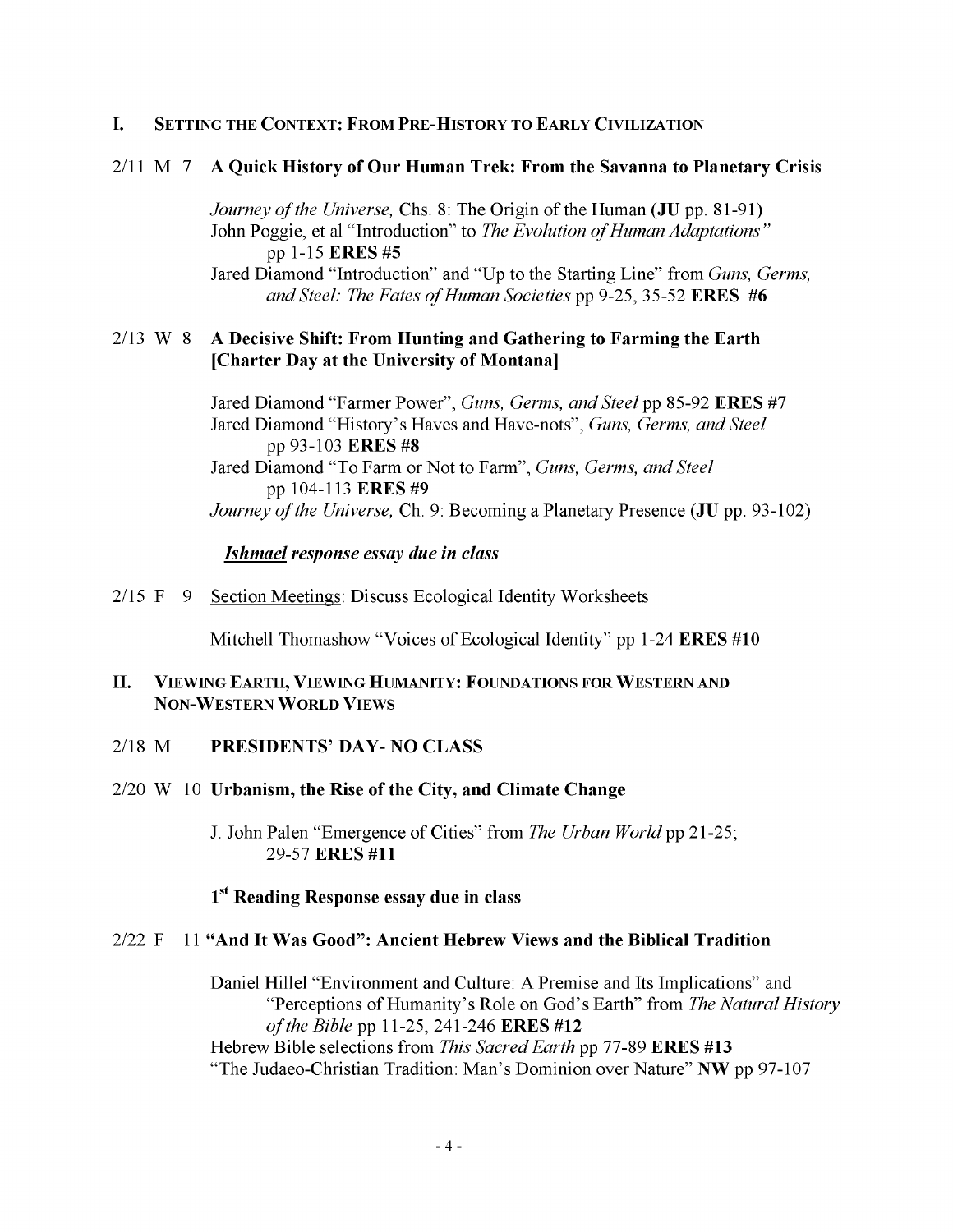#### 2/25 M 12 *Gaia, Telos,* **and Rational Hierarchy: Classical Views of Nature and the Greek and Roman Imprint**

"Early Greece: Gaia" **NW** pp 62-79 "The Romans: The Way of the Soldier" **NW** pp 80-88 *Go Over Ecological Immersion Requirements*

T **7:00 pm: Joy W'Njuguna,** Founder of the Royal Tea Company of Kenya: "Lessons from the World's Oldest Tea Farmer: Small-Scale Farming and Kenya's Environmental Renaissance." North Underground Lecture Hall  $2/26$  T

#### W 13 **"The Word Made Flesh": Christianity and the New Creation** 2/27

Victor Ferkiss "To Serve Man or to Serve Nature?" pp 1-17 **ERES #14** "Old World Roots of Opinion" **WAM** ch. 1 pp 8-22 Recommended: "Christianity: The Good Shepherd" **NW** pp 108-126

### **2nd Reading Response essay due in class**

- $3/1$  F 14 Section Meetings: Review for  $1<sup>st</sup>$  Midterm exam
- M 15 **1st Midterm Exam** 3/4

#### III. Moving Toward Modernity: The Disenchantment and Domination of Nature

#### W 16 **Science Rising: Method, Monster, or Savior?** 3/6

*Journey of the Universe,* Ch. 4: Birth of the Solar System (**JU** pp 35-45) "The Scientific Revolution: Nature on the Rack" **NW** pp 168-179 "Philosophers of the Brave New World" **NW** pp 180-193 Rene Descartes "Part Two: The Principle Rules of the Method" pp 10-17 **ERES #15**

#### **(no Reading Response this week)**

3/8 F 17 Section Meetings: Discuss class readings

#### M 18 **The Enlightenment, Private Property, and Man's New Ascendancy** 3/11

John Locke "Of Property" from *The Two Treatises of Government* ERES #16 "John Locke and the state of nature" **NW** pp 210-213 "The Enlightenment: The Disenchantment of Nature" **NW** pp 214-221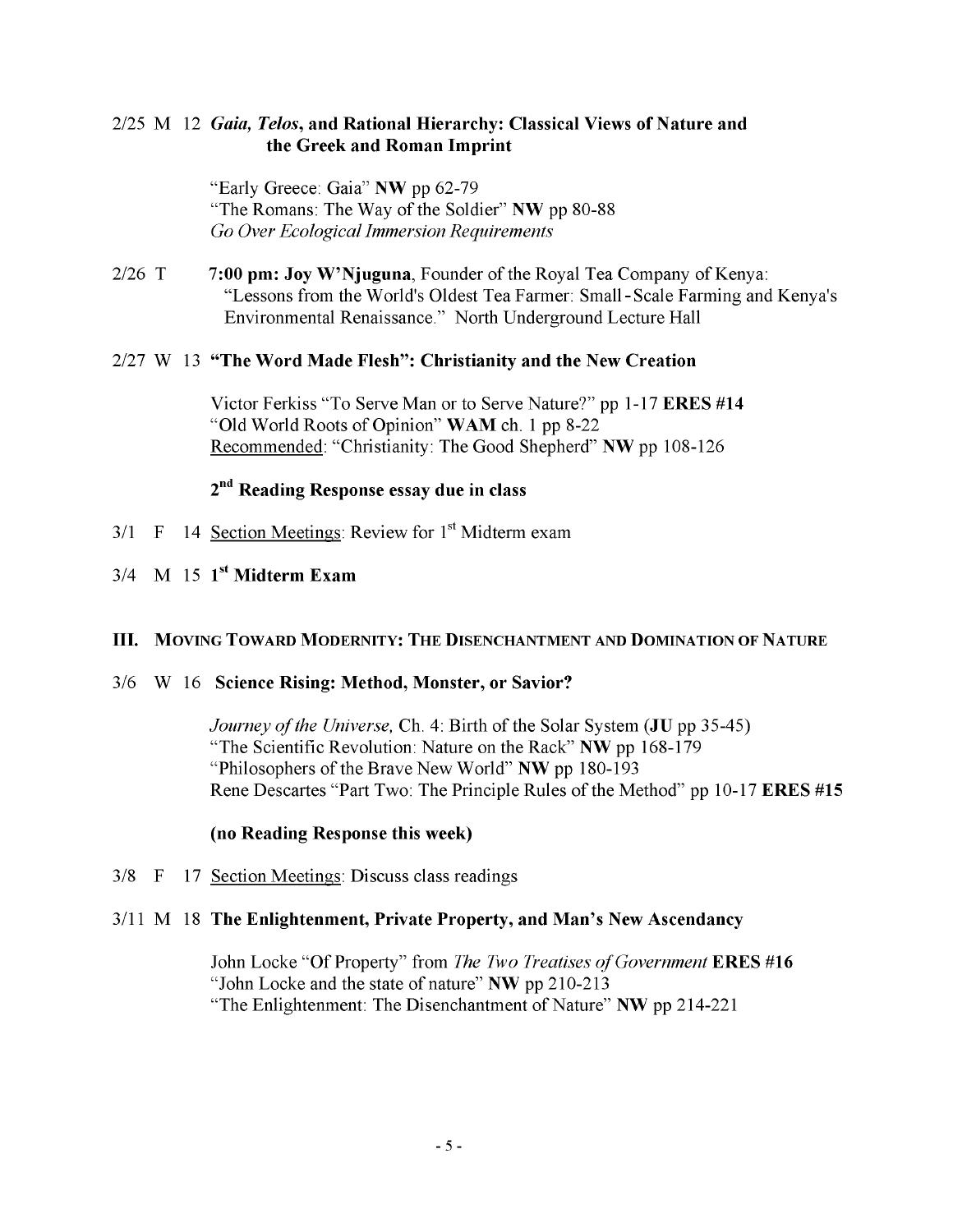#### 3/13 W 19 **Wedding Science with Technology: Colonialism, the Industrial Revolution and the New Global Economy**

Victor Ferkiss "Technology Triumphs: The Industrial Revolution" pp 47-63 **ERES #17** "Karl Marx's inorganic body" **NW** pp 314-318 **3rd Reading Response essay due in class**

#### F 20 **The Scientific Method Meets Biology: Darwin and Social Darwinism** 3/15

*Journey of the Universe, Chs. 5-7 (JU pp. 47-79)* Charles Darwin *The Origin of Species* 27-30; 115-121 ERES #18 Donald Worster "Scrambling for Place" from *Nature's Economy: The Roots of Ecology* " pp 145-169 ERES **#19** Recommended: "Darwinism and the Web of Life" **NW** 319-332

#### **IV. RESTORING REVERENCE AND HARNESSING HUMANS: ROMANTICISM, TRANSCENDENTALISM, AND THE BEGINNING OF THE CONSERVATION AND PRESERVATION MOVEMENTS**

#### M 21 **Early Americans and the Land** 3/18

"A Wilderness Condition" **WAM** ch. 2, pp 23-43 "The American Wilderness **WAM** ch. 4, pp 67-83 "Wilderness Preserved" **WAM** ch. 7, pp 108-122 Recommended: "Preserve the Wilderness!" **WAM** ch. 6, pp 96-107

#### W 22 **Romanticism and Transcendentalism: The Legacy of Emerson and Thoreau** 3/20

"The Romantic Wilderness" **WAM** ch. 3. pp 44-66 "Henry David Thoreau: Philosopher" **WAM** ch. 5, pp. 84-95 Henry David Thoreau "Walking" pp 3-32 **ERES #20** Recommended: "The Romantic Mind and Imagination" **NW** pp 267-280

Guest Speaker: Prof. Phil Condon

#### **4th Reading Response essay due in class**

3/22 F 23 Section Meetings: Review for Midterm Exam

#### M 24 **John Muir: The Rise of the Wilderness Movement** 3/25

"John Muir: Publicizer" **WAM** ch. 8, pp. 122-140 John Muir "The Philosophy of John Muir" from *The Wilderness World of John Muir* pp 311-323 ERES **#21** Recommended: "Quotes from John Muir" ERES **#22**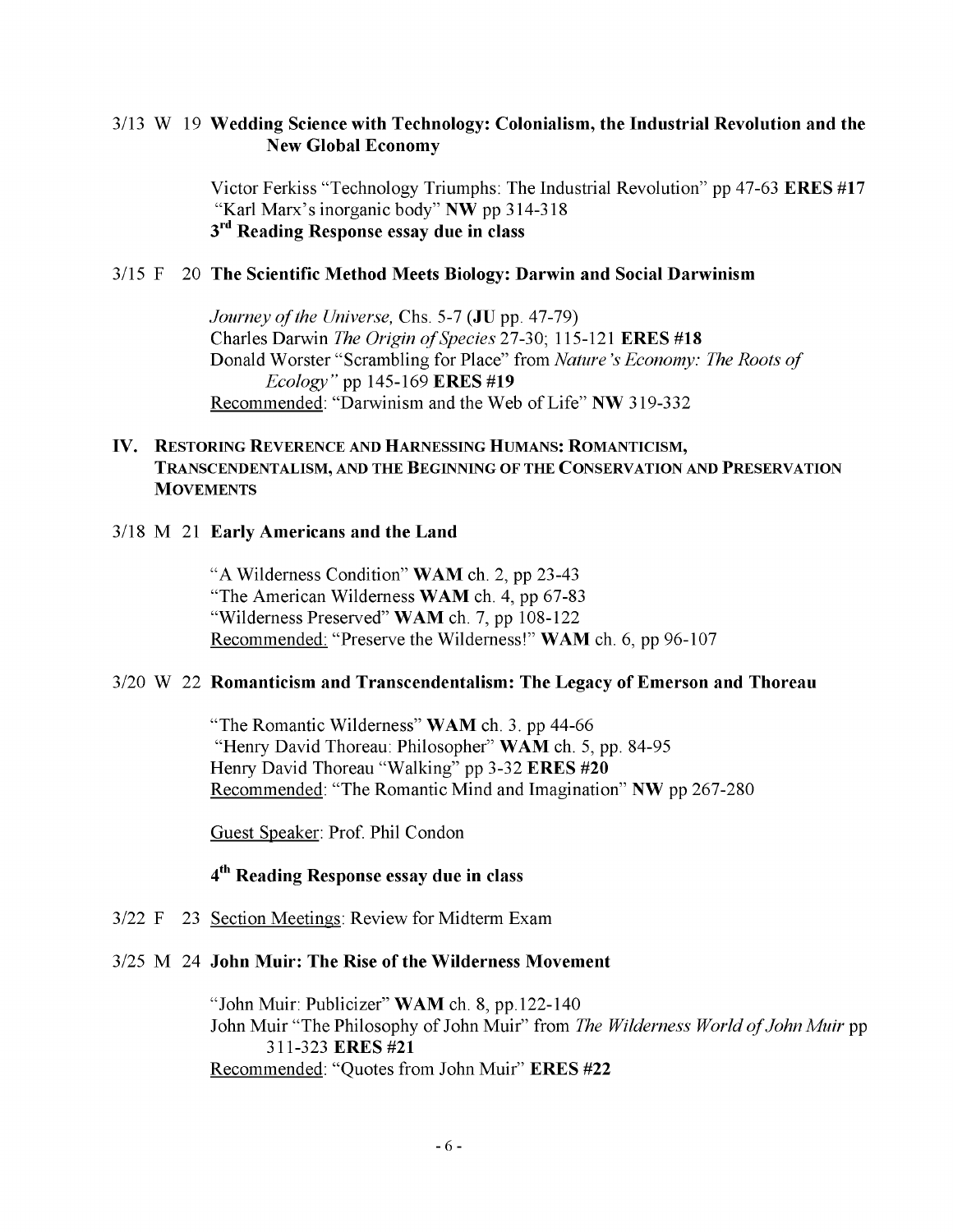T.A. Instructor: Nick Littman

#### 3/27 W 25 **The Movement Divides: Conservationism vs. Preservationism**

"Hetch Hetchy" **WAM** ch. 10 pp 161-181 "Decisions for Permanence" WAM ch. 12 pp. 200-209 [Recommended: 209-236] Robert Marshall "On the People's Forests 1933" from *Major Problems in American Environmental History* pp 109-110 **ERES #23** Recommended: Charles Geisler "A New Kind of Trouble: Evictions in Eden" Pp 69-78 **ERES #24**

**(no Reading Response this week)**

3/29 F 26 **2nd Midterm Exam**

#### **APRIL 1-6: SPRING BREAK**

#### **V: THE RISE OF MODERN ENVIRONMENTALISM**

#### 4/8 M 27 **Ecology and Conservation Biology**

"The New World of Ecology" **NW** pp 333-347 Aldo Leopold "Thinking Like a Mountain" from A *Sand County Almanac* pp 137-141 **ERES #25** Aldo Leopold "The Land Ethic" from *A Sand County Almanac* pp 201-226 **ERES #26** "Aldo Leopold: Prophet" **WAM** ch. 11, pp 182 Recommended: "Leopold and the Wolf" **NW** pp 352-355

Speaker: Len Broberg, Director, EVST

#### 4/10 W 28 **Rachel Carson's Not-So-Silent Spring: The Rise of the Green Critique**

Rachel Carson: Excerpts from her writings **ERES #27** "Preface to the Second Edition of *The Sea Around Us" \* 1961] "A Fable for Tomorrow" [1962] "A New Chapter to *Silent Spring"* [1963] "The Pollution of Our Environment" [1963] Rachel Carson: "Introduction" by Linda Lair and "The Obligation to Endure," Chapter 2 from *Silent Spring* **ERES #28** "Rachel Carson" in *Dreamers and Defenders: American Conservationists* **ERES #29**

T.A. Instructor: Jim Giese

#### **5th Reading Response essay due in class**

4/12 F 29 Section Meetings: Discuss class readings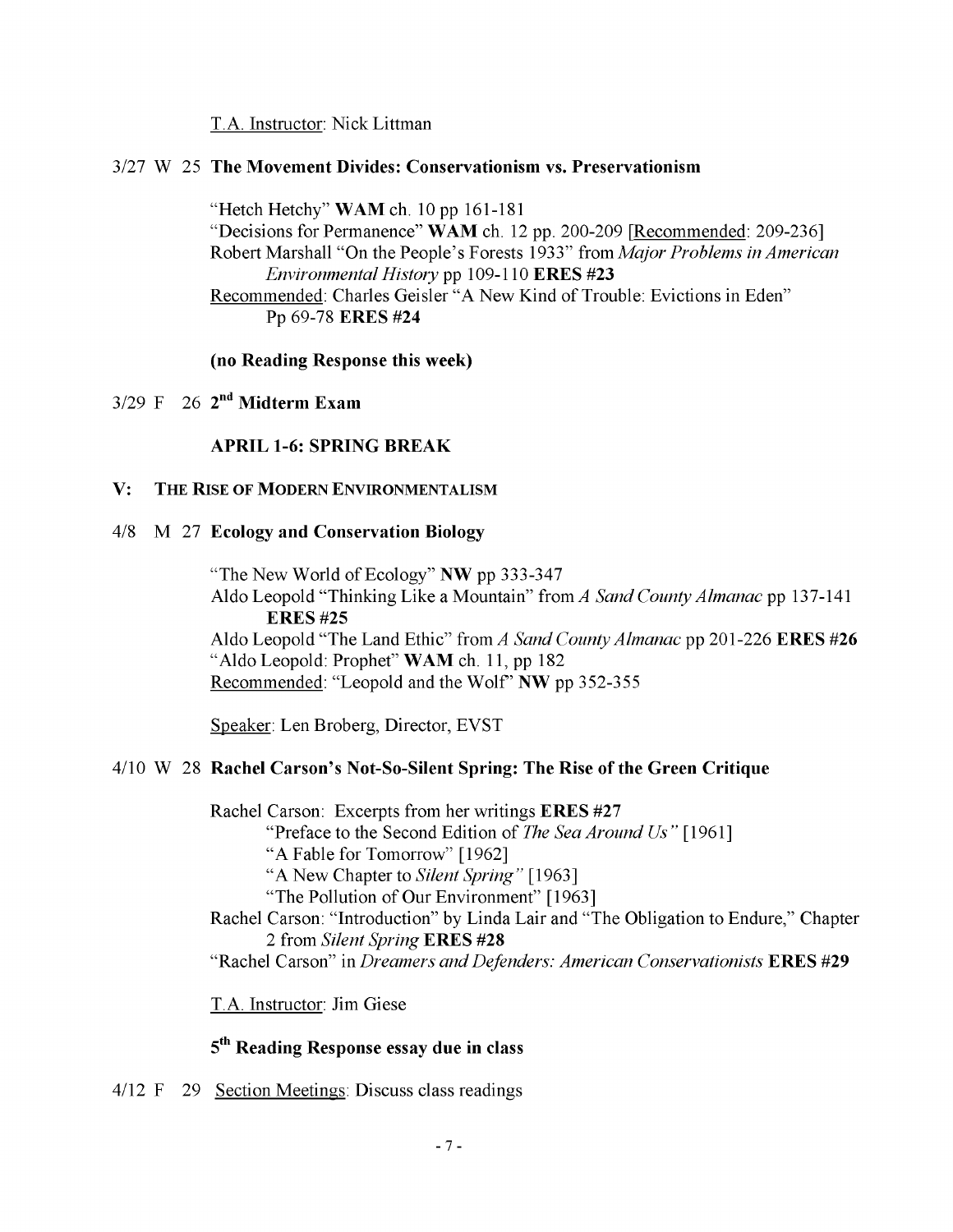#### 4/15 M 30 **Earth Day and Beyond: Institutionalization of the New Environmental Paradigm**

Philip Shabecoff "Saving Ourselves" from *A Fierce Green Fire"* pp 103-119 **ERES 30** Philip Shabecoff "The Environmental Revolution" from *A Fierce Green Fire"* pp 121- 139 **ERES #31**

Recommended: "Decisions for Permanence" WAM ch. 12 pp 200-237

#### 4/17 W **31 Dissenters from the Left: The Emergence of Radical Ecology and the Critique of "Shallow" Ecology**

Arne Naess "Ecology: The Shallow and the Deep" pp 167-172 **ERES #32** Bill Devall and George Sessions "Principles of Deep Ecology" from *Worldviews, Religion, and the Environment* pp 434-440 **ERES #33** Recommended: "Environmental Ethics" **NW** pp 403-408

## **6th Reading Response essay due in class**

4/19 F 32 Section Meetings: Discuss class readings

#### 4/22 M 33 **Ecofeminism and Gaia Theory**

Carolyn Merchant "Ecofeminism" in *Radical Ecology* **pp** 183-210. **ERES #34** "The Resurrection of Gaia" **NW pp** 391-399 Recommended: "Ecofeminism" **NW pp** 408-414

#### 4/24 W 34 **Social Ecology, Environmental Justice, and "Two-Thirds World" Critiques**

Giovanna Di Chiro "Nature as Community: the convergence of Environment and Social Justice" from *Uncommon Ground: Rethinking the Human Place in Nature* pp 298-320 **ERES #35** "Toxic Turmoil", *Missoulian* **ERES #36** Recommended: "Deep Ecology versus Social Ecology" **NW** pp 413-429

T.A. Instructor: Arza Hammond

### **7th (Final!) Reading Response essay due in class**

4/26 F 35 Section Meetings: Discuss the week's readings *Go Over Directions for Final Learning Synthesis Essay*

#### 4/29 M 36 **Sacred Time versus Sacred Place: Native American Perspectives**

Vine Deloria, "Sacred Lands and Religious Freedom" in *For This Land: Writings on Religion in America* pp 203-213 **ERES #37**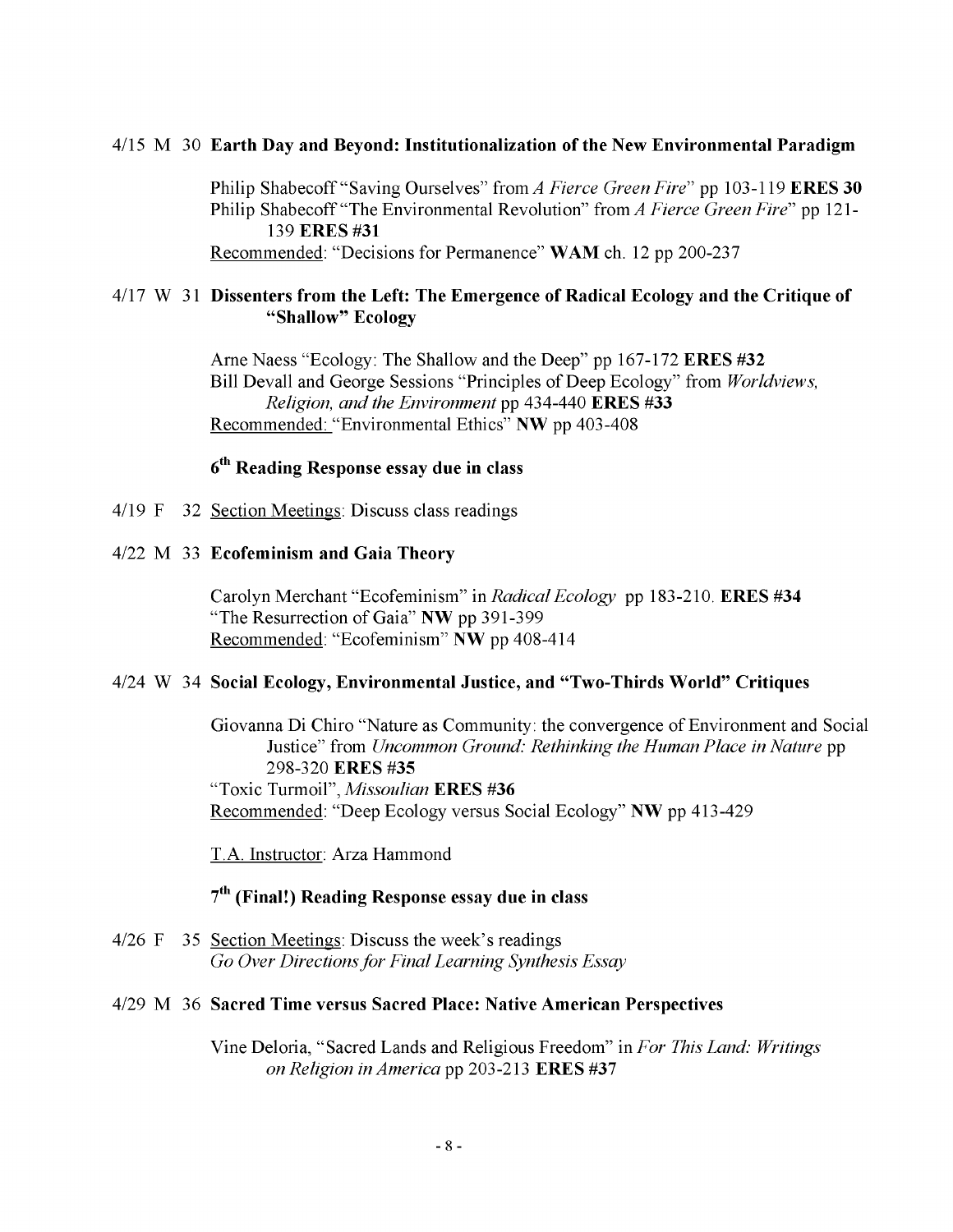George Tinker. "Native Americans and the Land: 'The End of Living and the Beginning of Survival'" in *Constructing Christian Theologies from the Underside* **pp** 141-151 **ERES #38** Recommended: "North American Indians: The Way of the Eagle" **NW pp** 137-148 Documentary: *Homeland: Four Portraits of Native Action* 

*Ecological Immersion essay due in class*

#### 5/1 W 37 **Living Locally: Bioregionalism and Sustainable Agriculture**

Jim Dodge "Living by Life: Some Bioregional Theory and Practice" from *CoEvolutionary Quarterly* pp 6-12 **ERES #39** Andrew Kimball "Corporate Lies: Busting the Myths of Industrial Agriculture" **ERES #40**

Speaker: Josh Slotnick, PEAS Farm and Garden City Harvest

#### **(no Reading Response this week)**

#### 5/3 F 38 **New Directions : Biomimicry, Ecological Design, and Green Economics**

Janine Benyus "Echoing Nature: Why Biomimicry Now?" from *Biomimicry: Innovation Inspired by Nature* pp 1-10 **ERES #41** Paul Hawken, Amory Lovins, L. Hunter Lovins "The Next Industrial Revolution" from *Natural Capitalism: Creating the Next Industrial Revolution* pp 1-21 **ERES #42** Recommended: Paul Hawken, Amory Lovins, L. Hunter Lovins "Human Capitalism" from *Natural Capitalism: Creating the Next Industrial Revolution* pp 285-308 **ERES #43**

Speaker: Bryony Schwan, Biomimicry Institute

#### 5/6 M 39 **Where Do We Go From Here? Ecotopia?**

*Journey of the Universe, Chs. 10-11 (JU pp. 103-118)* "Ecotopia Revisited" **NW** pp 448-463

#### 5/8 W 40 **Wrap-up and Class Review**

*Final Learning Synthesis Essay Due in class*

5/10 F 41 Section Meetings: Review for Final Exam

#### **Final Exam Period: Monday, May 13,10:10-12:10, UH 210**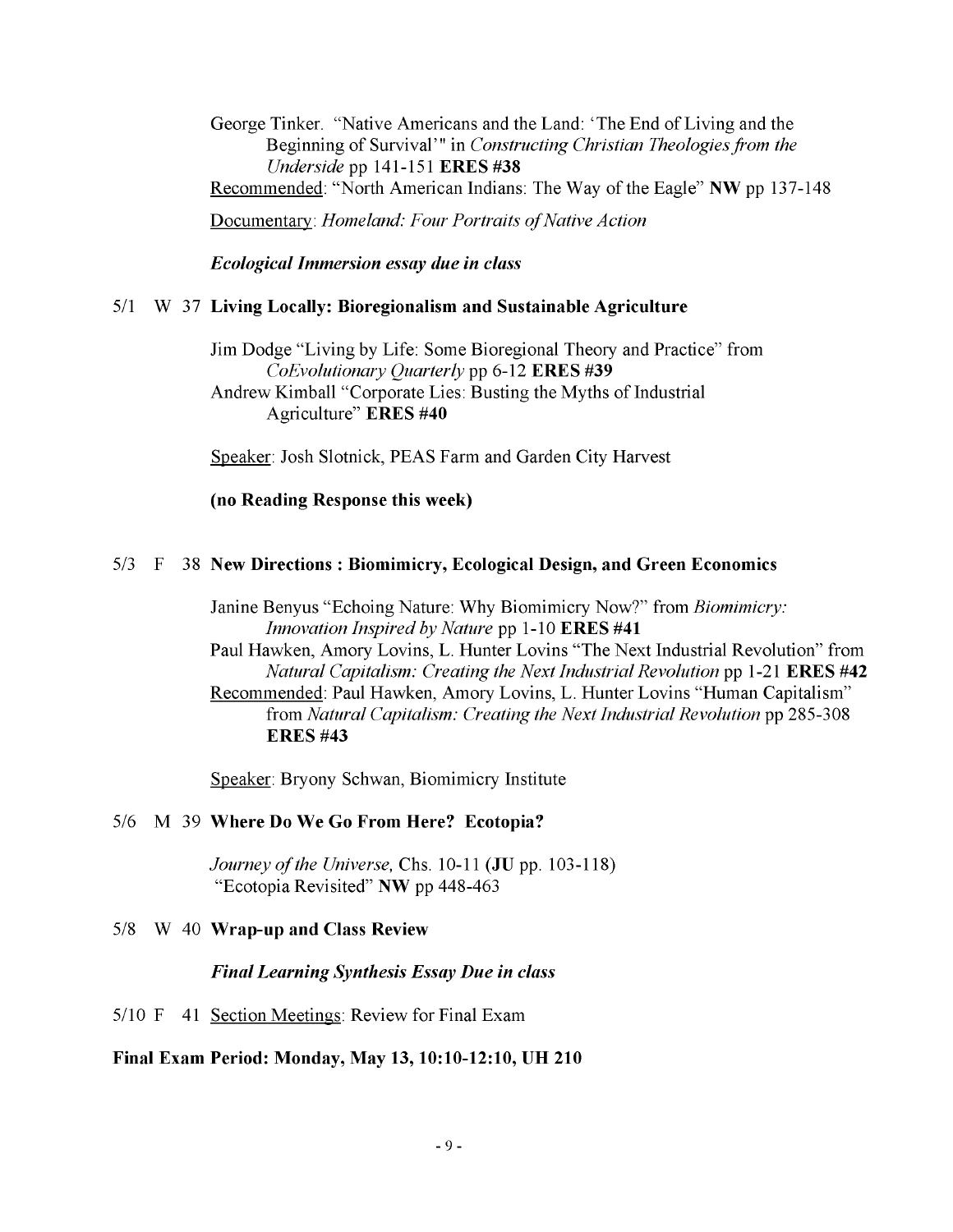#### **GRADING POLICY**

- 1. *Ishmael* critical response essay: 10%
- 2. Participation in the Friday sessions: 10%
- 3. Weekly response essays to the readings: 15%
- 4. 5 hours of Ecological Immersion and essay: 10%
- 5. Midterm Exams: 30% (15% each)
- 6. Final "Learning Synthesis" Essay: 10%
- 7. Final exam: 15%

Note Re Papers: Papers are due in class **on or before** the date listed in the syllabus. Unless you have made a prior agreement with me, I will take off one grade level (A becomes A-) for each class day an assignment is late. **Note: Email submissions will not be accepted; paper copies only.** Papers with an undue number of errors of punctuation, spelling, or grammar will be returned ungraded for correction and the final grade will be marked down one full letter grade. Written work will be evaluated in terms of your depth of critical analysis, thoughtfulness of reflection, clarity of writing, and ability to address issues raised in the text and in class on the topic at hand. Grades given reflect the following criteria of judgment:

- F: Failure to meet minimum requirements
- **D:** Unsatisfactory, but some effort to meet minimum requirements
- C: Satisfactory; meet minimum requirements of assignment but not much more
- B: Good to Very Good: thoughtful reflection, good analysis, clear writing style
- A: Excellent depth of critical analysis, thoughtfulness of reflection, and writing style; demonstrate creativity and mature analytical skills in going beyond the primary requirements of the assignment

**Note:** Final Grades will be recorded using pluses and minuses.

Attendance: Regular attendance and participation in the class is expected. More than **four** (4) absences will result in losing any benefit of the doubt on your final grade. More than **seven** (7) absences will result in one grade reduction. More than **ten** (10) absences will result in a failing course grade. Late arrivals in class will count as an absence. **(Note:** I do not distinguish between excused and unexcused absences in totaling your number of absences. If you have a valid reason for missing several classes, such as illness or other conflicting commitments, you still **must** speak with the instructor.)

**Cellphones & Electronic Devices:** Please turn off all cellphones and electronic devices during class time. *Students who text or use electronic devices during class will be asked to leave and counted as absent for that class.*

**Academic Dishonesty and Plagiarism: All work submitted is expected to be the student's own. Any acts of plagiarism or academic dishonesty will result in automatic failure of the course, and may result in further academic punishment. If you have any doubts about definitions of plagiarism or academic dishonesty, please review the relevant sections of the University Catalog.**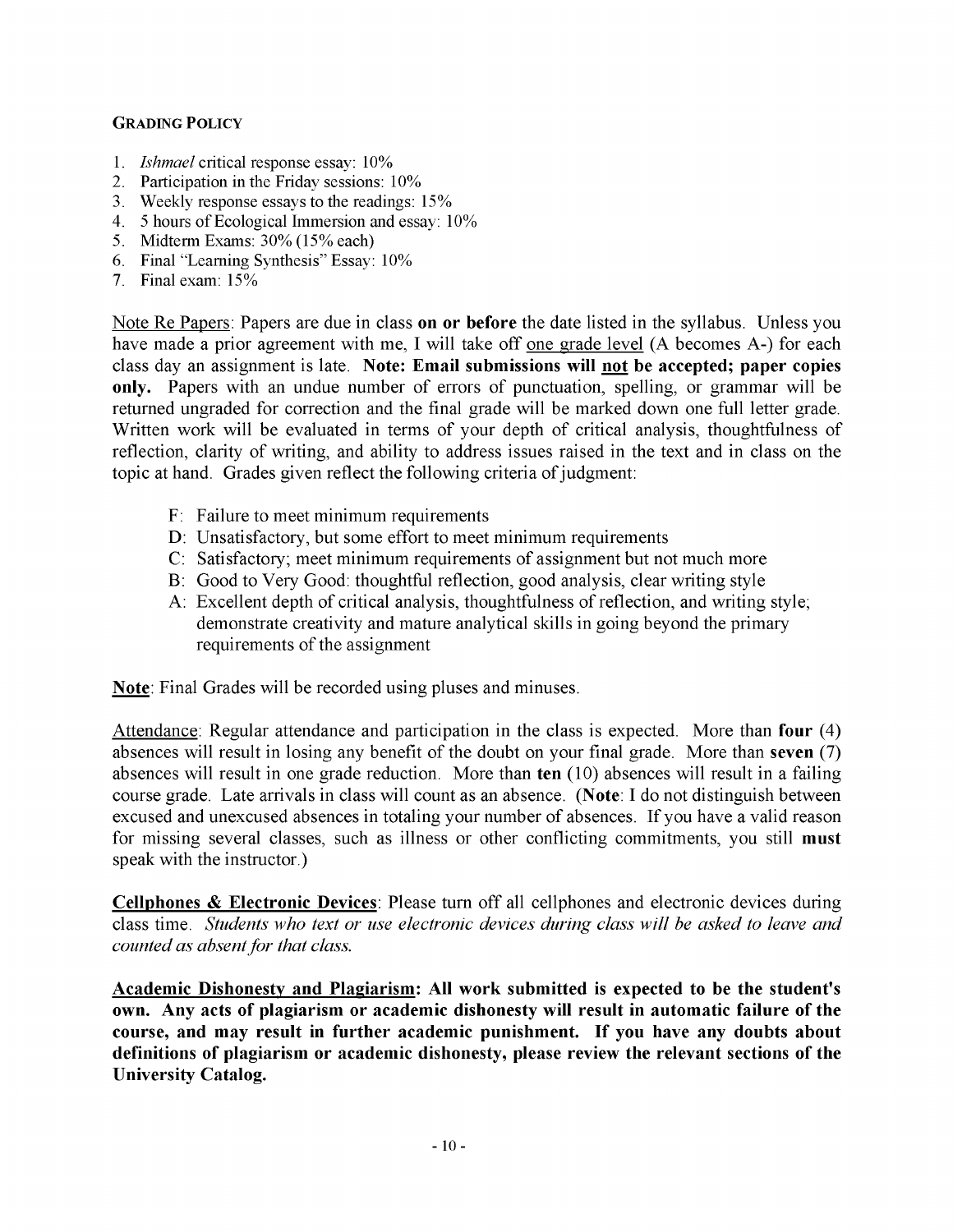#### **WEIGHT AND TIMELINE OF ASSIGNMENTS**

The total number of points available for class assignments is 500 points. There are no extra credit points available (so please don't ask).

In order of due dates, the assignments are:

|    |                                        | points | $\frac{0}{0}$ | due date                |
|----|----------------------------------------|--------|---------------|-------------------------|
| 1. | <i>Ishmael</i> critical response essay | 50     | 10%           | February 13             |
|    | 2. Participation in Friday sessions    | 50     | 10%           | weekly                  |
|    | 3. 7 Weekly response essays            | 75     | 15%           | each Wednesday          |
|    | 4. $1st Midterm exam$                  | 75     | 15%           | March 4                 |
|    | 5. $2nd Midterm exam$                  | 75     | 15%           | March 29                |
|    | 6. Ecological Immersion Essay          | 50     | 10%           | April 29                |
| 7. | Final Learning Synthesis essay         | 50.    | 10%           | May 8                   |
| 8. | Final Exam                             | 75     | 15%           | May 13, $10:10 - 12:10$ |

#### **DESCRIPTION OF WRITTEN ASSIGNMENTS**

1. *Ishmael* critical response essay (10%): Write a 5 page, typed, double-spaced critical response to Daniel Quinn's novel, *Ishmael.* Much of your essay should be a thoughtful exposition and summary of the main points in the book. Then consider some of these questions: What are his main arguments in the book? What do you see as the strengths and weaknesses of Quinn's arguments, and why? What do you see as some of the central insights you have gained from the book, and how do they help you to think about cultural views of and responses to nature the environment? Would you recommend this book to others? Why or why not? (Note: Your essay must contain specific references to and relevant quotes from the text to support your exposition and argument. Your audience is someone who has not read the book.). **(Paper Due: Feb 13)**

2. Weekly Response Essays: Your main job to prepared for the participation portion of this course is to do each assigned reading thoughtfully before class and then to help us discuss it in class, particularly the Friday sessions. To help you think critically about what you read, write a short two page response essay where you identify and discuss two to three points from at least one the weekly readings that you find interesting, important, or provocative. You might:

- Identify points you disagree or agree with in the readings that you would like to discuss;
- Relate the material to something you read or experienced elsewhere;
- Make comparisons between the ideas of different authors;
- Identify questions or difficulties you had with the reading.

Turn in your essay to your Friday instructor at the beginning of each **Wednesday** class session starting the week of Wednesday, February 20. Your essays should be typed and double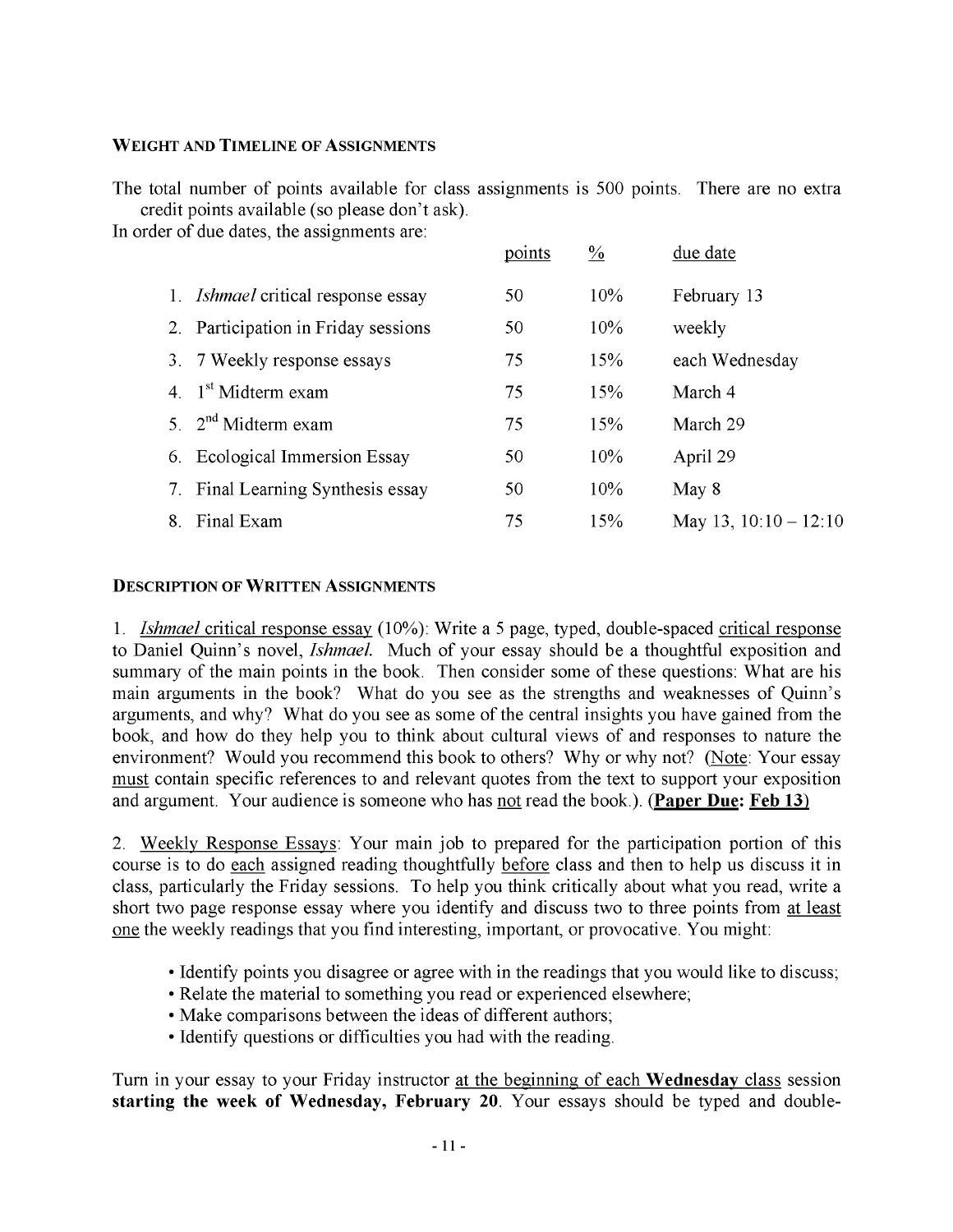spaced and proofread for writing errors. **Please note at the top of the essay** *which* **reading(s) you are responding to in the essay.** They will be evaluated by: check-minus (needs more development); check (satisfactory to strong; could be developed further); check-plus (excellent and insightful). Your 6 strongest responses will be used to calculate your grade for this assignment. Check-plus = 11-12 pts, check = 9-10 pts; check-minus = 8 pts; 3 bonus points available for completing all 7 response essays. Late papers will not be accepted.

The purpose is to help you do the reading well and to prepare for the Friday discussion sessions where we will all share our ideas about the reading. You should be prepared to speak about your ideas or questions during the class discussion (We may select interesting questions from the sheets and identify you as the author, so please come to class prepared to discuss what you have written down!). These papers will also let us know what you are thinking about or struggling with. You should have a conversation with what you read. Talk back to it! Be an active reader!

3. Ecological Immersion Exercise and Essay: Each class member should do a minimum of five hours of "ecological immersion" — participation with a group or in an activity focused on environmental issues. We will discuss various possibilities during the Friday session on February 25: you are also free to choose your own activity (just run it by your session instructor first). Check the Conservation Calendar on the EVST website at www.cas.umt.edu/evst/events\_calendars.htm for possibilities. After you have completed your 5 hours, write a 3-page reflection/analysis paper describing the activity and analyzing the underlying ethical and philosophical values and assumptions you observed within the group and/or individuals. Can you place the approach(es) and philosophies within the different ecological perspectives we explore during the semester? **(Due: Monday April 29)**

**Note:** All ENST 230 students should subscribe to the EVST Undergraduate News listserv for the semester to receive weekly information about EVST activities. To subscribe or unsubscribe send an email with no message to:

List-Subscribe: mailto: EVSTUNEWS-subscribe-request@LISTS.UMT.EDU List-Unsubscribe: mailto: EVSTUNEWS-unsubscribe-request@LISTS.UMT.EDU

4. Final "Learning Synthesis" Essay: The assignment is designed to help you synthesize what you have learned throughout the semester by reflecting on your own views in light of the course materials. The specific directions will be handed out and discussed in your Friday section on April 22<sup>nd</sup>. The essay itself is due on Wednesday the final week of classes. **(Due: Wed, May 8)** 

5. Midterm and Final Exams: These are 50-minute exams that cover material from the first, second and third portions of the semester. The format of the exam will include multiple choice and short answer identifications to cover basic content you should know, as well as essay questions to assess how well you are able to integrate and reflect on what you are learning. Review sessions will take place on March 1, March 22 and May 10. Midterm exams: **March 4 & March 29;** Final exam: **May 13th 10:10 am - 12:10 pm. Note: No makeup tests for these dates will be allowed without signed official documentation** *and* **advanced consent of instructor.**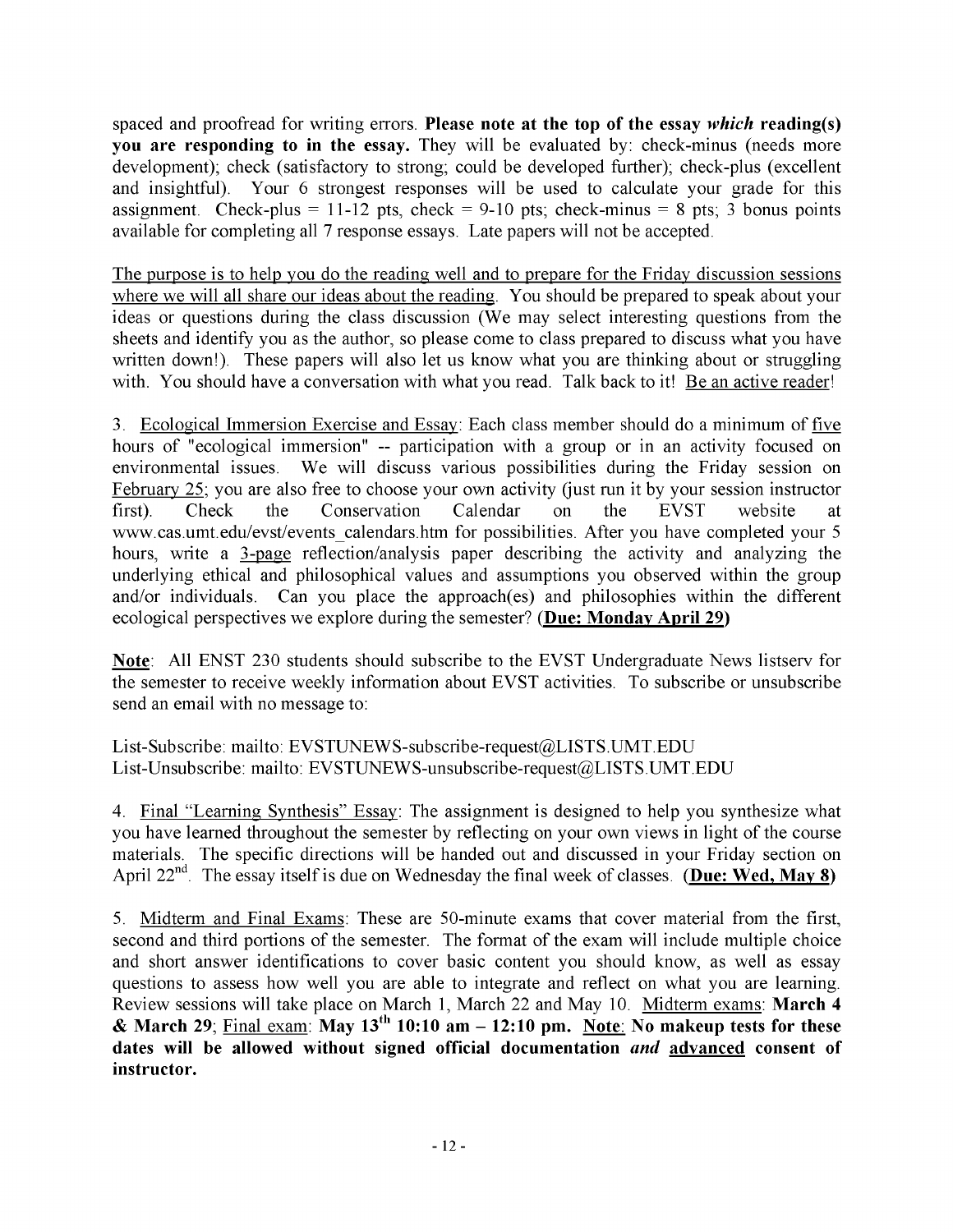Participation grade: Your participation in the Friday sessions is worth 10% of the final grade in the course, and is based on your attendance, active participation, your timely completion of section assignments, and the quality of your work for those assignments.

**ERES:** To access the ERES readings:

- a. Go into http://eres.lib.umt.edu/
- b. Click on Electronic Reserves and Course Materials
- c. Under Instructor, find and select SPENCER, Daniel
- d. Click on the course name: ENST 230.
- e. Enter the password, "nature"
- f. The first entry, "Reading List," is a Table of Contents. The rest of the readings are entered in the order we will discuss them. The readings are in PDF format.

**Important University Policies, Dates and Deadlines:** See the Calendar page in Cyberbear for a list of important dates for **Spring 2013: http://www.umt.edu/registrar/calendar.aspx**

Credit/No Credit Grade option: A minimum grade average of D- (60) is required for a CR grade in the CR/NC Grade option.

Incomplete Grade: Please see the criteria that must be met for an Incomplete in the University Catalog. No exceptions will be made for these criteria.

**Learning Disabilities:** The University of Montana assures equal access to instruction through collaboration between students with disabilities, instructors, and Disability Services for Students (DSS). If you think you may have a disability adversely affecting your academic performance, and you have not already registered with DSS, please contact DSS in Lommasson 154. I will work with you and DSS to provide an appropriate accommodation. For more information, please consult http://www.umt.edu/disability.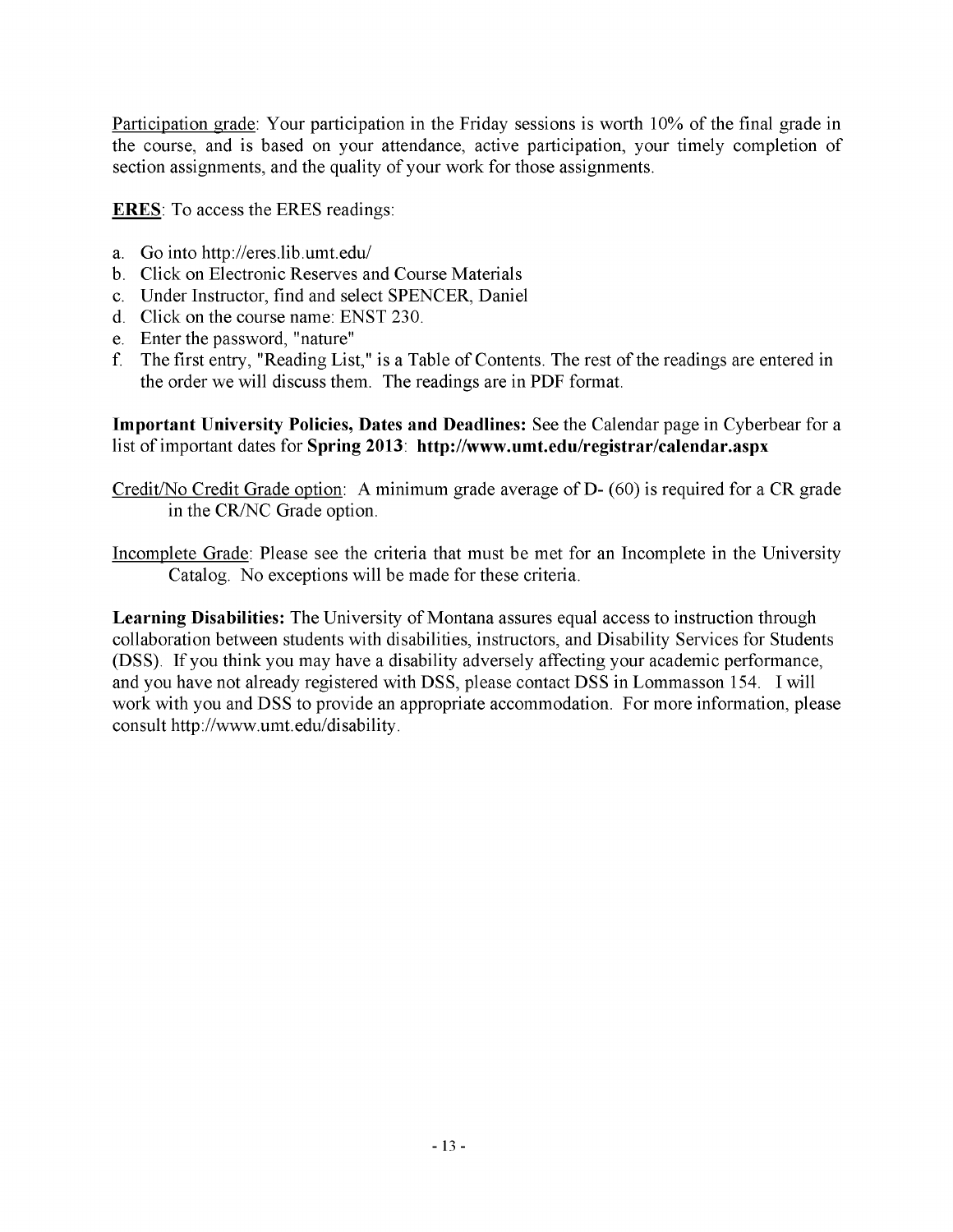#### **LIST OF ERES READINGS**

- 1. Larry Rasmussen. "Sweet Betsy and Her Avalanche" in *Earth Community, Earth Ethics* (Maryknoll, NY: Orbis, 1996), pp. 38-52.
- 2. Edward O. Wilson. "The Diversity of Life" in Matthew A. Cahn and Rory O'Brien, eds. *Thinking About the Environment: Readings on Politics, Property, and the Physical World* (London: M. E. Sharpe, 1996), pp. 193-195.
- 3. Anne Ehrlich and Paul Ehrlich. "Extinction: Life in Peril" in Lori Gruen and Dale Jamieson, eds. *Reflecting on Nature: Readings in Environmental Philosophy* (New York and Oxford: Oxford University Press, 1994), pp 335-342.
- 4. Jeffrey Sachs. "The Anthropocene" in *Commonwealth: Economics for a Crowded Planet* (New York: Penguin, 2008), pp 57-81
- 5. John J. Poggie, Jr., Gretel H. Pelto, Pertti J. Pelto. "Introduction" to *The Evolution of Human Adaptations"* (New York: Macmillan, 1976), pp. 1-15.
- 6. Jared Diamond. "Preface & Introduction", "Up to the Starting Line" from *Guns, Germs, and Steel: The Fates of Human Societies* (New York and London: W. W. Norton, 1999), pp 9-25, 35-52.
- 7. Jared Diamond. "Farmer Power" from *Guns, Germs, and Steel: The Fates of Human Societies* (New York and London: W. W. Norton, 1999), pp 85-92.
- 8. Jared Diamond. "History's Haves and Have-nots" from *Guns, Germs, and Steel: The Fates of Human Societies* (New York and London: W. W. Norton, 1999), pp 93-103.
- 9. Jared Diamond. "To Farm or Not to Farm" from *Guns, Germs, and Steel: The Fates of Human Societies* (New York and London: W. W. Norton, 1999), pp 104-113.
- 10. Mitchell Thomashow. "Voice of Ecological Identity" in *Ecological Identity: Becoming a Reflective Environmentalist* (Cambridge, Massachusetts and London: MIT Press, 1995), pp 1-24.
- 11. J. John Palen. "Emergence of Cities" from *The Urban World* (New York: McGraw-Hill, 2004), pp 21-57.
- 12. Daniel Hillel. "Environment and Culture: A Premise and Its Implications" in *The Natural History of the Bible* (New York: Columbia University Press, 2006), pp 11-25.
- 13. Hebrew Bible selections from Roger Gottlieb, ed. *This Sacred Earth: Religion, Nature, Environment* (New York and London: Routledge, 2004), pp 77-89.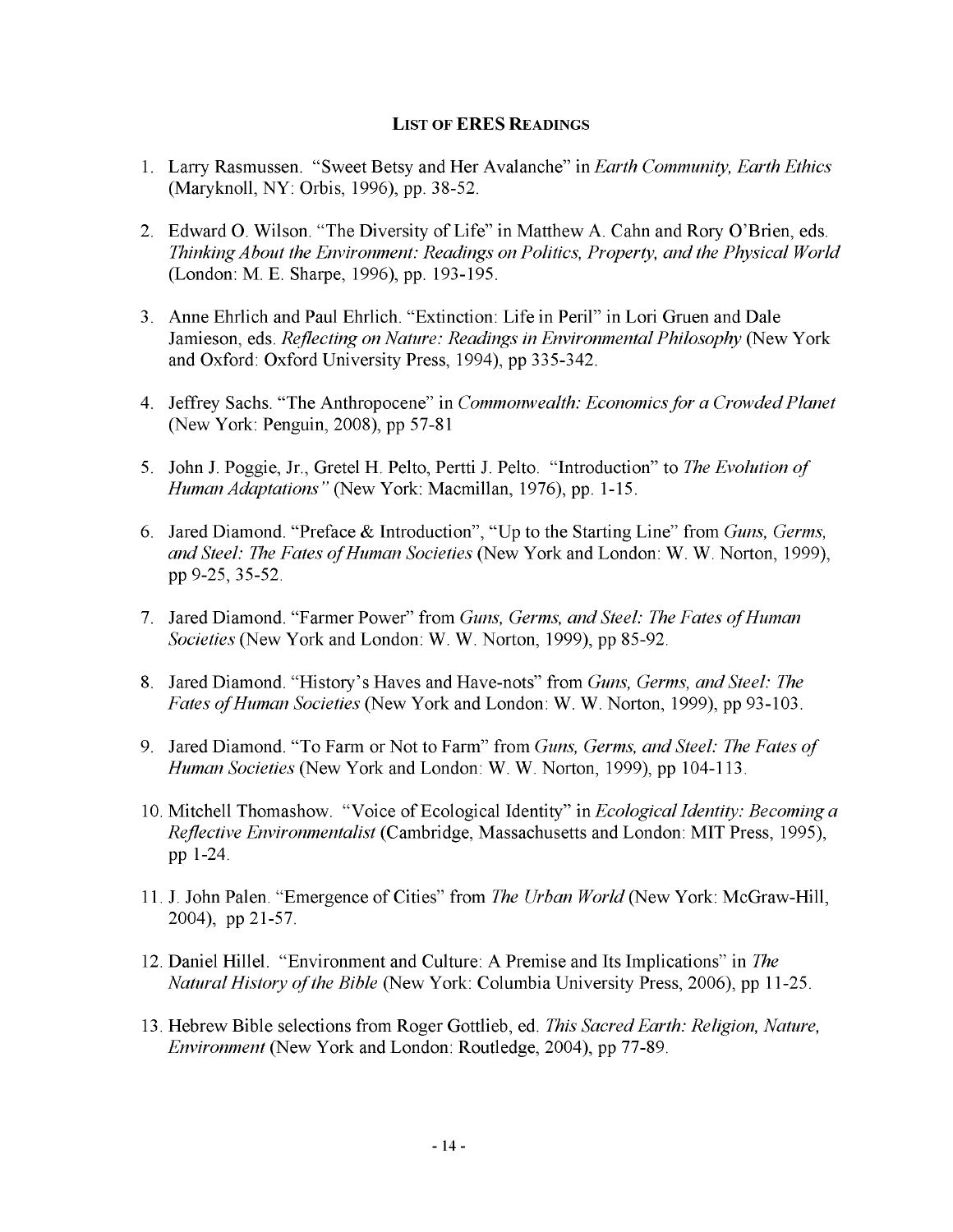- 14. Victor Ferkiss. "To Serve Man or to Serve Nature?" in *Nature, Technology, and Society: Cultural Roots of the Current Environmental Crisis* (New York and London: New York University Press, 1993), pp 1-17, 226-231.
- 15. Rene Descartes. "Part Two: The Principle Rules of the Method" in *Discourse on Method and Meditations* (Upper Saddle River, JN: Prentice Hall, 1952), pp 10-17.
- 16. John Locke "Of Property" from *The Two Treatises of Government*. (Lonang Institute, 2003-2006).
- 17. Victor Ferkiss. "Technology Triumphs: The Industrial Revolution" in *Nature, Technology, and Society: Cultural Roots of the Current Environmental Crisis* (New York and London: New York University Press, 1993), pp 47-63, 232-235.
- 18. Charles Darwin. Selections from *The Origin of Species* (New York and London: W. w. Norton, 2002), pp. 27-30, 115-121.
- 19. Donald Worster. "Scrambling for Place" from *Nature's Economy: The Roots of Ecology*" (New York and Cambridge: Cambridge University Press, 1994), pp. 145-169.
- 20. Henry David Thoreau. "Walking" from the *Pennsylvania State University's Electronic Classics Series* (1998), pp 3-32.
- 21. John Muir. "The Philosophy of John Muir" from *The Wilderness World of John Muir* (Boston: Houghton Mifflin, 1954), pp 311-323.
- 22. John Muir, "Quotes from John Muir"(Wikiquote).
- 23. Robert Marshall. "On the People's Forests 1933" from Carolyn Merchant, ed. *Major Problems in American Environmental History* (Berkeley: University of California, 1993), pp. 109-110.
- 24. Charles Geisler. "A New Kind of Trouble: Evictions in Eden." *International Social Science Journal* 2004, Vol 55 Issue 175, pp. 69-78.
- 25. Aldo Leopold. "Thinking Like a Mountain" from A *Sand County Almanac* (New York: Sierra Club / Ballantine, 1966), pp. 137-141.
- 26. Aldo Leopold. "The Land Ethic" from *A Sand County Almanac* (London, Oxford and New York: Oxford University Press, 1949), pp. 201-226.
- 27. Excerpts from Rachel Carson: *Lost Woods: The Discovered Writing of Rachel Carson.* Linda Lear, editor. (Boston: Beacon Press, 1998), pp. 101-109, 197-200, 211-222, 227- 245.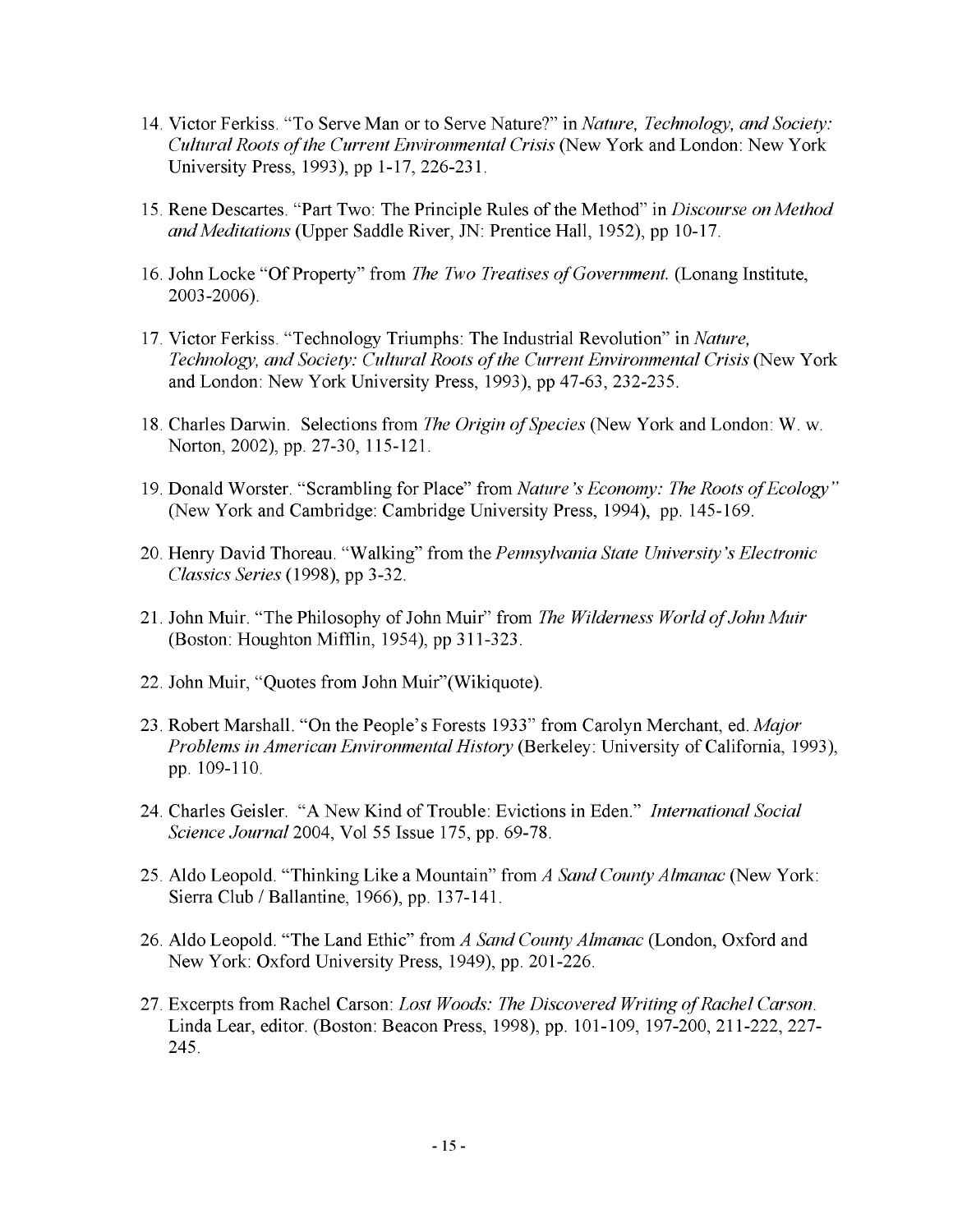- 28. Rachel Carson. "Introduction" by Linda Lear and "The Obligation to Endure," chapter 2 in *Silent Spring* (New York: Houghton Mifflin, 1962, 2002), pp. X-xlx, 5-14.
- 29. Douglas H. Strong. "Rachel Carson" in *Dreamers and Defenders: American Conservationists* (Lincoln and London: University of Nebraska Press, 1971, 1988), pp 177-195.
- 30. Philip Shabecoff. "Saving Ourselves" from *A Fierce Green Fire: The American Environmental Movement* (Washington and London: Island Press, 2003), pp 103-119.
- 31. Philip Shabecoff. "The Environmental Revolution" from *A Fierce Green Fire: The American Environmental Movement* (Washington and London: Island Press, 2003), pp 121-139.
- 32. Arne Naess. "Ecology: The Shallow and the Deep" in Matthew A. Cahn and Rory O'Brien, eds. *Thinking About the Environment: Readings on Politics, Property, and the Physical World* (London: M. E. Sharpe, 1996), pp. 167-172.
- 33. Bill Devall and George Sessions. "Principles of Deep Ecology" in Richard Foltz, ed. *Worldviews, Religion, and the Environment* (Thomson-Wadsworth, 2003), pp 434-440.
- 34. Carolyn Merchant. "Ecofeminism" in *Radical Ecology* (New York and London: Routledge, 1992), pp 183-210.
- 35. Giovanna Di Chiro. "Nature as Community: the Convegence of Environmental and Social Justice" in William Cronon, ed. *Uncommon Ground: Rethinking the Human Place in Nature* (New York and London: W. W. Norton, 1996), pp 298-320.
- 36. "Toxic Turmoil." *The Missoulian.* May 31, 2009.
- 37. Vine Deloria, Jr. "Sacred Lands and Religious Freedom" in *For This Land: Writings on Religion in America* (New York and London: Routledge, 1999), pp 203-213.
- 38. George Tinker. "Native Americans and the Land: 'The End of Living and the Beginning of Survival'" from Susan Brooks Thistlethwaite and Mary Potter Engel, eds. *Constructing Christian Theologies from the Underside* (San Francisco: Harper and Row, 1990), pp. 141-151.
- 39. Jim Dodge. "Living by Life: Some Bioregional Theory and Practice" from *CoEvolutionary Quarterly* (Winter 1981), pp. 6-12.
- 40. Andrew Kimball. "Corporate Lies: Busting the Myths of Industrial Agriculture" from Andrew Kimball, ed. *The Fatal Harvest Reader: The Tragedy of Industrial Agriculture* (Washington DC: Island Press, 2002), pp. 1-36.